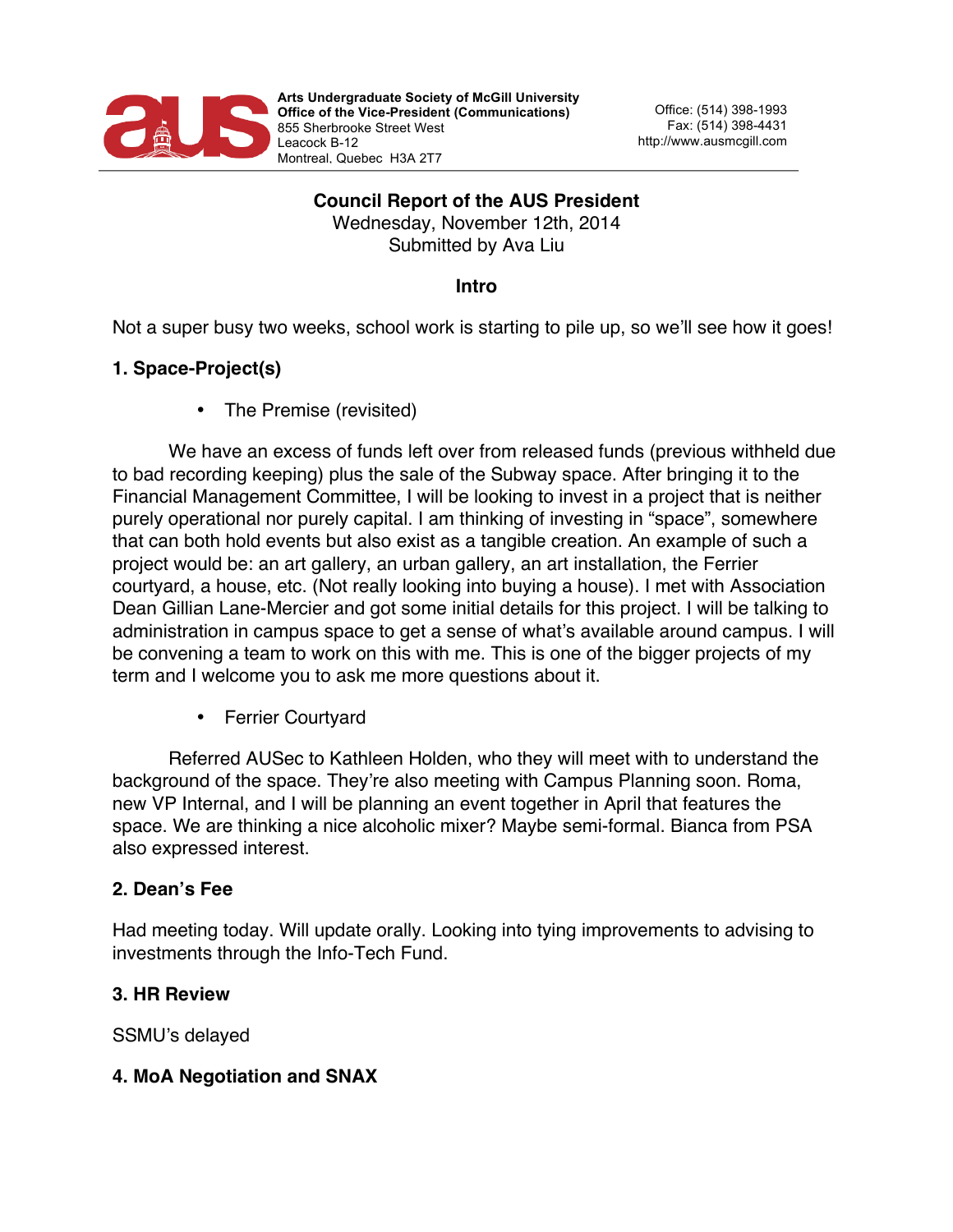Gave a few interviews to campus press

## **5. Info-Tech Fund and ACLFC – Technology Projects**

There is a lot of money reserved for information technologies for the Faculty of Arts. We are currently looking into a camera rental program to be operated out of Ferrier. I am taking suggestions from Arts students about what they think would be good information technology investments.

I've heard some great ideas from students to tie information technologies to improving advising services. I'm bringing this up with the Dean for our meeting this Wednesday (will update orally).

## **Events and Other Projects**

#### **Laptop Lending Program**

SQ: Updates on this: pilot project is happening right now. It will be publicized in full next semester. I invite all of you to go and check it out if you need to. Go to Ferrier and rent out a laptop. Only caveat: you must email me if you have any suggestions.

## **CBRC**

Reviewing Accountability By-Laws for next council. Working on Ethical Purchasing Policy Committee

#### **Know Your Fees Campaign**

SQ

**Mural** 

 $SO<sub>2</sub>$ 

#### **Work Your B.A.**

Had meeting on Tuesday. Will update orally.

## **Frosh By-Laws Ad-hoc Committee**

Looking for two members-at-large.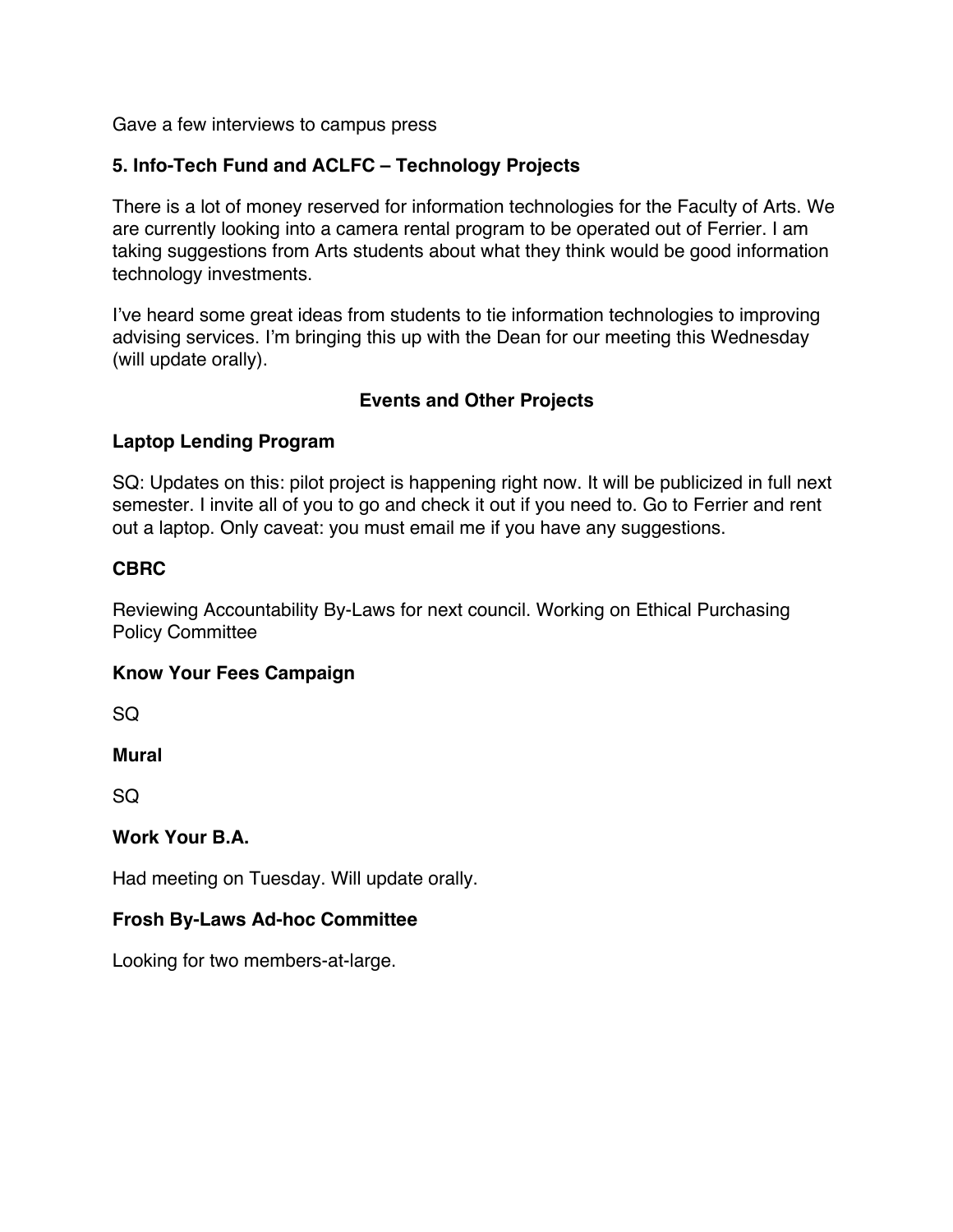## **Timesheet**

Light-grey blue is AUS. I will try to have a better schedule soon. I apologize for the lack of information on the weekends. I did not have time to fill that in, but I will have that ready soon.

|                  |                   | October 26 - November 1, 2014     |                                                            |                                         |                      |                                                                                |                                                    |                                                      |               |                   |
|------------------|-------------------|-----------------------------------|------------------------------------------------------------|-----------------------------------------|----------------------|--------------------------------------------------------------------------------|----------------------------------------------------|------------------------------------------------------|---------------|-------------------|
|                  | 26<br>Sun         | 27                                | Mon                                                        | 28<br>Tue                               | 29                   | Wed                                                                            | 30                                                 | Thu                                                  | 31            | Fri               |
| all day          |                   |                                   |                                                            |                                         |                      |                                                                                |                                                    |                                                      |               |                   |
| 10 <sub>am</sub> |                   | <b>POli 311</b>                   |                                                            |                                         |                      |                                                                                |                                                    |                                                      |               |                   |
| 11 am            |                   | office hou<br>rs.                 |                                                            |                                         |                      |                                                                                |                                                    |                                                      |               | Juan Wang's Offic |
|                  |                   |                                   | <sup>4</sup> POLI                                          | <b>COMS 400</b>                         | <b>POLI 380</b>      |                                                                                |                                                    |                                                      | COMS 210 Conf |                   |
| Noon             |                   |                                   | SA                                                         | Arts W-5                                |                      | SA                                                                             |                                                    | Eamon Duffy Librari                                  |               | ⊠▲                |
| 1 pm             |                   | racts, AUSec)                     | <b>Office Work (emails,</b><br><b>ACLFC, motions, cont</b> |                                         |                      | <b>Office Hours (CBC int</b><br>erview, emails, prep<br>for council, blog post | uncil                                              | <b>Meetings with Execut</b><br>ives/debrief after co |               |                   |
| 2 pm             |                   |                                   |                                                            | <b>SA</b>                               | g)                   | short equity meetin<br>r                                                       | <b>AUS</b> office                                  |                                                      |               |                   |
| 3 pm             |                   | <b>COMS 210 ; MA</b><br><b>SA</b> |                                                            | Office work (emails,<br>Trib article)   |                      | <b>COMS 210 ; MA</b><br>SA                                                     |                                                    |                                                      |               |                   |
| 4 pm             |                   |                                   |                                                            |                                         |                      |                                                                                |                                                    |                                                      |               |                   |
| 5 pm             |                   |                                   |                                                            | <b>POLI 311</b><br>Strathcona Anatomy a |                      | Info-Tech InfoTech<br>Daws as Daw<br>88                                        | Poli <sub>3</sub><br>$\blacksquare$<br><b>RGCS</b> | <b>POLI 311</b><br>Strathcona                        |               |                   |
|                  |                   |                                   |                                                            | nd Dentistry Build &                    |                      |                                                                                | Ferrier                                            | Anatomy a<br><b>SA</b>                               |               |                   |
| 6 pm             |                   |                                   | <b>Executive Committee</b>                                 | <b>CBRC</b>                             |                      |                                                                                |                                                    |                                                      |               |                   |
|                  |                   | Champagne Room                    |                                                            | Δ                                       | cil                  | AUS Coun Last A&                                                               | SA                                                 |                                                      |               |                   |
| 7 pm             |                   |                                   |                                                            | $\blacksquare$<br><b>Applecare</b>      | Leacock <sub>2</sub> |                                                                                |                                                    |                                                      |               |                   |
|                  |                   |                                   | 842                                                        |                                         | 32                   |                                                                                |                                                    |                                                      |               |                   |
| 8 pm             |                   |                                   |                                                            |                                         |                      |                                                                                |                                                    |                                                      |               |                   |
| 9 pm             |                   |                                   |                                                            |                                         |                      | 844                                                                            |                                                    |                                                      |               |                   |
|                  |                   |                                   |                                                            | <b>School work</b>                      | Council              |                                                                                |                                                    |                                                      |               |                   |
| 10 <sub>pm</sub> |                   |                                   |                                                            |                                         |                      | $\mathbf{a}$                                                                   |                                                    |                                                      |               |                   |
|                  | POLI 380 second n |                                   |                                                            |                                         |                      |                                                                                |                                                    |                                                      |               |                   |